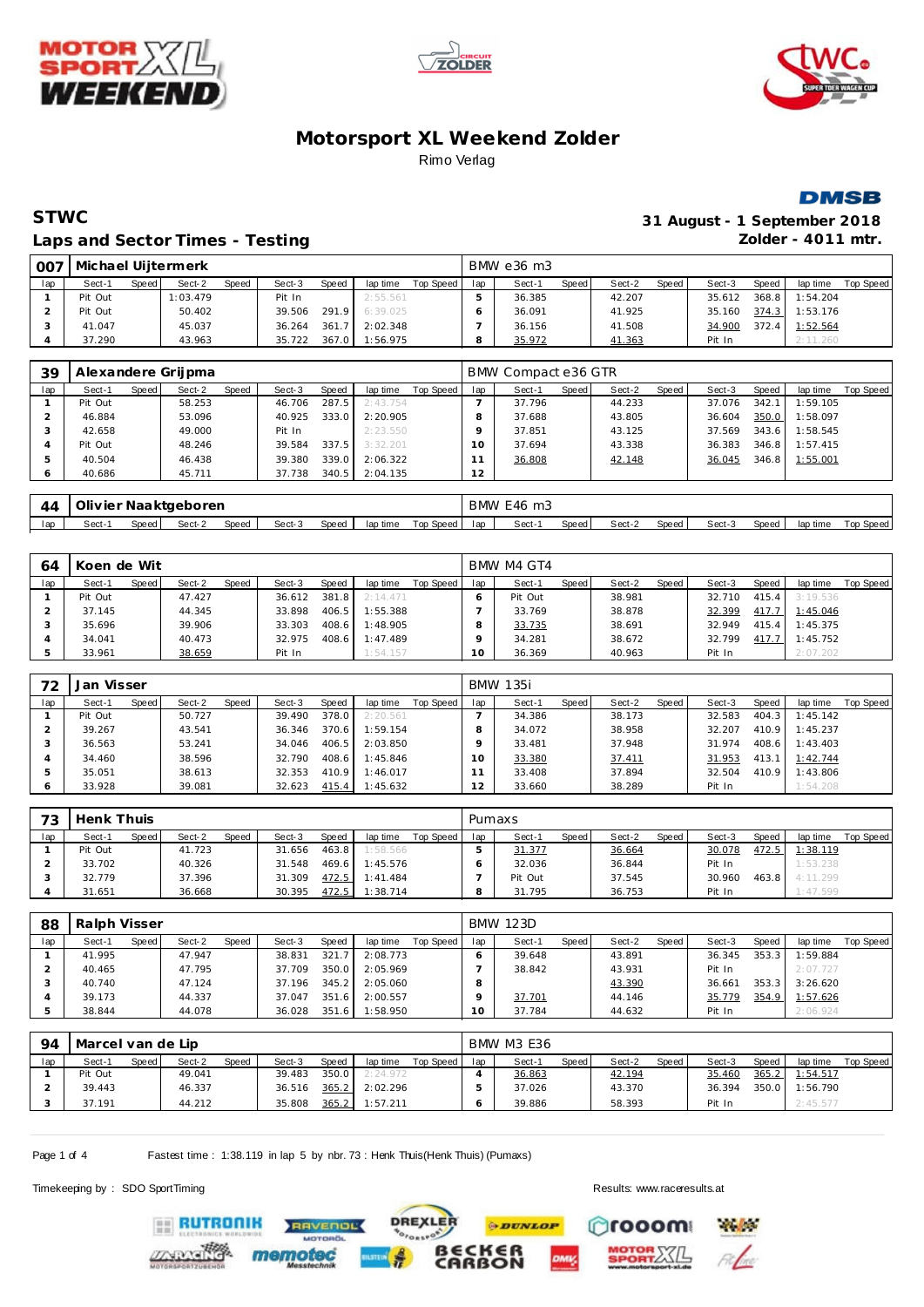







#### **STWC 31 August - 1 September 2018** Laps and Sector Times - Testing *Laps and Sector Times* - Testing *Zolder - 4011 mtr.*

| $-106$ |         |       | Arendsen-Arendsen |       |        |        |           |           |     | <b>BMW 140i</b> |       |        |       |        |       |          |           |
|--------|---------|-------|-------------------|-------|--------|--------|-----------|-----------|-----|-----------------|-------|--------|-------|--------|-------|----------|-----------|
| lap    | Sect-1  | Speed | Sect-2            | Speed | Sect-3 | Speed  | lap time  | Top Speed | lap | Sect-1          | Speed | Sect-2 | Speed | Sect-3 | Speed | lap time | Top Speed |
|        | Pit Out |       | 50.981            |       | 37.432 | 374.3  | 2:25.407  |           |     | 34.522          |       | 39.741 |       | 32.737 | 400.0 | 1:47.000 |           |
|        | 37.745  |       | 42.258            |       | 34.407 | 389.   | 1:54.410  |           |     | 34.698          |       | 40.609 |       | 33.434 | 402.1 | 1:48.741 |           |
|        | 34.606  |       | 40.028            |       | 32.929 | 391.7  | 1:47.563  |           |     | 35.808          |       | 40.064 |       | 32.547 | 397.9 | 1:48.419 |           |
|        | 34.072  |       | 42.255            |       | 32.683 | 395.81 | l: 49.010 |           |     |                 |       |        |       |        |       |          |           |

| 116 | Thomas Verkuijl |       |        |       |        |       |          |           |     | BMW e36 GTR |       |        |       |        |       |          |           |
|-----|-----------------|-------|--------|-------|--------|-------|----------|-----------|-----|-------------|-------|--------|-------|--------|-------|----------|-----------|
| lap | Sect-1          | Speed | Sect-2 | Speed | Sect-3 | Speed | lap time | Top Speed | lap | Sect-1      | Speed | Sect-2 | Speed | Sect-3 | Speed | lap time | Top Speed |
|     | 39.937          |       | 43.369 |       | 35.113 | 358.3 | 1:58.419 |           |     | 34.808      |       | 41.336 |       | 34.624 | 363.5 | 1:50.768 |           |
|     | 36.909          |       | 42.334 |       | 36.058 | 361.7 | 1:55.301 |           |     | 35.055      |       | 41.646 |       | Pit In |       | 2:11.298 |           |
|     | 36.167          |       | 41.096 |       | 34.628 | 360.0 | 1:51.891 |           | 8   |             |       | 44.549 |       | 33.817 | 361.7 | 2:26.304 |           |
|     | 35.431          |       | 40.666 |       | 34.137 | 365.2 | 1:50.234 |           |     | 34.859      |       | 46.069 |       | Pit In |       | 2:18.905 |           |
|     | 36.129          |       | 42.282 |       | 34.300 | 363.5 | 1:52.711 |           | 10  |             |       |        |       |        |       |          |           |

| 118 | Henrik Hoeffner |       |        |       |        |       |          |           |     | Porsche 997 cup |       |        |       |        |       |          |           |
|-----|-----------------|-------|--------|-------|--------|-------|----------|-----------|-----|-----------------|-------|--------|-------|--------|-------|----------|-----------|
| lap | Sect-1          | Speed | Sect-2 | Speed | Sect-3 | Speed | lap time | Top Speed | lap | Sect-1          | Speed | Sect-2 | Speed | Sect-3 | Speed | lap time | Top Speed |
|     | Pit Out         |       | 46.344 |       | 34.672 | 404.3 | 2:06.905 |           |     | 33.880          |       | 37.886 |       | 31.747 | 424.7 | 1:43.513 |           |
|     | 36.593          |       | 41.419 |       | 34.865 | 420.0 | 1:52.877 |           |     | 33.761          |       | 37.059 |       | 31.243 | 427.1 | 1:42.063 |           |
|     | 35.136          |       | 38.724 |       | 32.513 | 424.7 | 1:46.373 |           |     | 33.658          |       | 37.318 |       | 31.478 | 427.1 | 1:42.454 |           |
|     | 34.722          |       | 39.202 |       | 31.249 | 427.1 | 1:45.173 |           |     | 32.994          |       | 37.340 |       | 31.058 | 427.1 | 1:41.392 |           |
|     | 33.984          |       | 38.755 |       | 31.457 | 427.1 | 1:44.196 |           |     | 33.525          |       | 38.366 |       | Pit In |       | 2:01.508 |           |
|     | 34.009          |       | 37.824 |       | 31.091 | 432.0 | 1:42.924 |           | 12  |                 |       |        |       |        |       |          |           |

| 135 | Peter van de Ham |         |        |              |        |       |          |           |     | BMW e46 M3 |       |        |       |        |       |          |           |
|-----|------------------|---------|--------|--------------|--------|-------|----------|-----------|-----|------------|-------|--------|-------|--------|-------|----------|-----------|
| lap | Sect-1           | Speed I | Sect-2 | <b>Speed</b> | Sect-3 | Speed | lap time | Top Speed | lap | Sect-1     | Speed | Sect-2 | Speed | Sect-3 | Speed | lap time | Top Speed |
|     | Pit Out          |         | 47.663 |              | 44.457 | 356.6 | 2:19.712 |           |     | 35.509     |       | 40.576 |       | 33.920 | 389.7 | 1:50.005 |           |
|     | 39.457           |         | 42.879 |              | 35.062 | 383.8 | 1:57.398 |           |     | 35.239     |       | 40.814 |       | 33.750 | 387.7 | 1:49.803 |           |
|     | 36.497           |         | 41.493 |              | 34.839 | 389.7 | 1:52.829 |           |     | 35.606     |       | 40.933 |       | 34.717 | 383.8 | 1:51.256 |           |
|     | 36.145           |         | 40.280 |              | 34.535 | 385.7 | 1:50.960 |           |     | 35.152     |       | 40.847 |       | Pit In |       | 2:07.598 |           |

| 138 |         |       | Gert Jan Konijnendijk |              |        |       |          |           |     | BMW e36 GTR |       |        |       |        |       |          |           |
|-----|---------|-------|-----------------------|--------------|--------|-------|----------|-----------|-----|-------------|-------|--------|-------|--------|-------|----------|-----------|
| lap | Sect-1  | Speed | Sect-2                | <b>Speed</b> | Sect-3 | Speed | lap time | Top Speed | lap | Sect-1      | Speed | Sect-2 | Speed | Sect-3 | Speed | lap time | Top Speed |
|     | Pit Out |       | 57.632                |              | 46.400 | 252.0 | 2:43.694 |           |     | 38.730      |       | 49.787 |       | Pit In |       | 2:26.815 |           |
|     | 46.741  |       | 49.859                |              | 40.313 | 342.1 | 2:16.913 |           |     | Pit Out     |       | 59.815 |       | Pit In |       | 9:12.039 |           |
|     | 39.797  |       | 44.165                |              | 36.499 | 367.0 | 2:00.461 |           |     |             |       |        |       |        |       |          |           |

| 142 | Marc Dijkhuis |       |        |       |        |       |          |           |     | BMW e46 GTR |              |        |       |        |              |                |           |
|-----|---------------|-------|--------|-------|--------|-------|----------|-----------|-----|-------------|--------------|--------|-------|--------|--------------|----------------|-----------|
| lap | Sect-1        | Speed | Sect-2 | Speed | Sect-3 | Speed | lap time | Top Speed | lap | Sect-1      | <b>Speed</b> | Sect-2 | Speed | Sect-3 | <b>Speed</b> | lap time       | Top Speed |
|     | Pit Out       |       | 50.019 |       | 37.303 | 383.8 | 2:20.046 |           |     | 35.845      |              | 39.700 |       | 33.236 | 393.8        | 1:48.781       |           |
|     | 37.246        |       | 41.411 |       | 34.520 | 389.7 | 1:53.177 |           |     | 34.840      |              | 39.461 |       | 33.284 |              | 395.8 1:47.585 |           |
|     | 35.836        |       | 39.999 |       | 33.442 | 395.8 | 1:49.277 |           |     | 34.933      |              | 39.680 |       | 33.137 | 391.7        | 1:47.750       |           |
|     | 36.397        |       | 40.371 |       | Pit In |       | 2:07.903 |           | 10  | 36.245      |              | 41.722 |       | 34.571 | 397.9        | 1:52.538       |           |
|     | Pit Out       |       | 40.357 |       | 33.112 | 393.8 | 2:58.665 |           |     | 35.406      |              | 42.249 |       | 34.442 | 391.7        | 1:52.097       |           |
|     | 36.163        |       | 39.827 |       | 33.761 | 387.7 | 1:49.751 |           | 12  | 35.058      |              | 40.648 |       | 34.484 | 395.8        | 1:50.190       |           |

| 155 | ony Vijfschaft |       |        |       |        |       |          |           |                | Seat TCR |       |        |       |        |       |          |           |
|-----|----------------|-------|--------|-------|--------|-------|----------|-----------|----------------|----------|-------|--------|-------|--------|-------|----------|-----------|
| lap | Sect-1         | Speed | Sect-2 | Speed | Sect-3 | Speed | lap time | Top Speed | lap            | Sect-1   | Speed | Sect-2 | Speed | Sect-3 | Speed | lap time | Top Speed |
|     | Pit Out        |       | 54.106 |       | 41.287 | 298.8 | 2:29.533 |           |                | 35.539   |       | 39.785 |       | Pit In |       | 1:59.454 |           |
|     | 41.389         |       | 49.012 |       | 37.481 | 374.3 | 2:07.882 |           |                | Pit Out  |       | 39.135 |       | 32.829 | 395.8 | 3:13.599 |           |
| - 1 | 36.108         |       | 41.777 |       | 36.349 | 387.7 | 1:54.234 |           |                | 35.927   |       | 38.929 |       | 32.817 | 395.8 | 1:47.673 |           |
|     | 34.842         |       | 40.252 |       | 34.070 | 393.8 | 1:49.164 |           |                | 34.813   |       | 40.274 |       | 33.350 | 397.9 | 1:48.437 |           |
|     | 43.337         |       | 54.311 |       | 40.599 | 389.7 | 2:18.247 |           | $\overline{2}$ | 33.647   |       | 39.255 |       | 33.531 | 397.9 | 1:46.433 |           |
| 6   | 34.873         |       | 39.322 |       | 33.450 | 391.7 | 1:47.645 |           | 3              | 33.872   |       | 38.586 |       | 32.452 | 393.8 | 1:44.910 |           |
|     | 34.070         |       | 40.405 |       | 33.695 | 395.8 | 1:48.170 |           | $\overline{4}$ |          |       |        |       |        |       |          |           |

**DREXLER** 

**PDUNLOP** 

ັ6R<br>ON

Page 2 of 4 Fastest time : 1:38.119 in lap 5 by nbr. 73 : Henk Thuis(Henk Thuis) (Pumaxs)

**TVENDL** 

Timekeeping by : SDO SportTiming Results:<www.raceresults.at>

**Physical** 

rooom

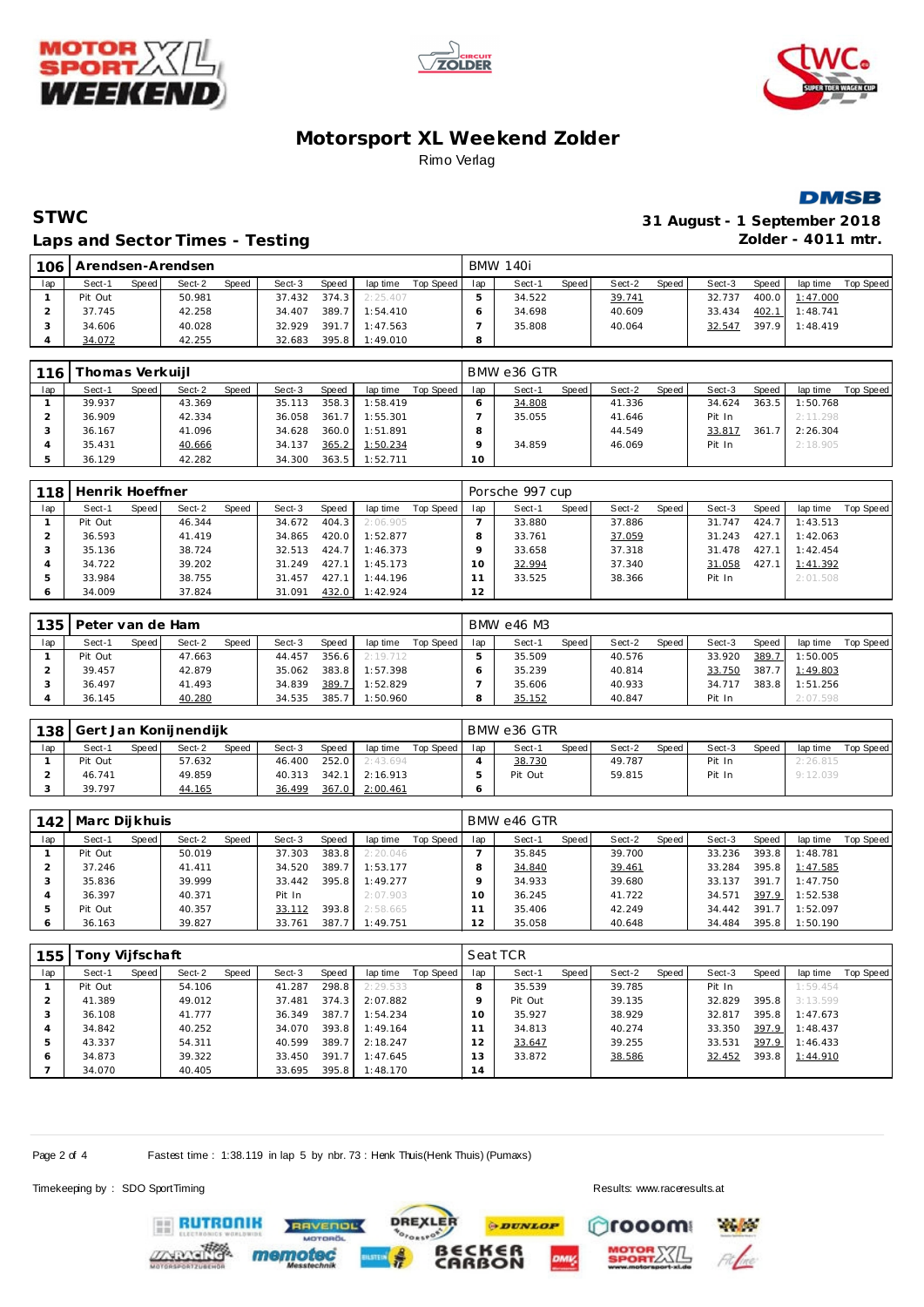







| STWC                            | 31 August - 1 September 2018 |
|---------------------------------|------------------------------|
| Laps and Sector Times - Testing | Zolder - 4011 mtr.           |

Laps and Sector Times - Testing

| 202 | l Rianneke Dii khuis |       |        |       |        |       |          |           |     | BMW e46m3 |       |        |       |        |        |          |           |
|-----|----------------------|-------|--------|-------|--------|-------|----------|-----------|-----|-----------|-------|--------|-------|--------|--------|----------|-----------|
| lap | Sect-1               | Speed | Sect-2 | Speed | Sect-3 | Speed | lap time | Top Speed | lan | Sect-1    | Speed | Sect-2 | Speed | Sect-3 | Speed, | lap time | Top Speed |

| 206 | Johan Hoogewerff |         |        |              |        |       |          |           |     | Volvo 850 |       |        |         |        |       |          |           |
|-----|------------------|---------|--------|--------------|--------|-------|----------|-----------|-----|-----------|-------|--------|---------|--------|-------|----------|-----------|
| lap | Sect-1           | Speed I | Sect-2 | <b>Speed</b> | Sect-3 | Speed | lap time | Top Speed | lap | Sect-1    | Speed | Sect-2 | Speed I | Sect-3 | Speed | lap time | Top Speed |
|     | Pit Out          |         | 57.674 |              | 39.835 | 374.3 | 2:39.020 |           |     | 35.900    |       | 40.586 |         | Pit In |       | 2:11.226 |           |
|     | 40.094           |         | 45.812 |              | 36.386 | 402.1 | 2:02.292 |           |     | Pit Out   |       | 43.539 |         | 34.712 | 385.7 | 6:17.603 |           |
|     | 38.307           |         | 42.283 |              | 35.253 | 395.8 | 1:55.843 |           |     | 34.936    |       | 41.370 |         | Pit In |       | 2:12.030 |           |
|     | 36.067           |         | 40.986 |              | 35.460 | 387.7 | 1:52.513 |           | 8   |           |       |        |         |        |       |          |           |

| 211 | Jaap Haak |       |        |              |        |       |          |           |     | BMW e46m3 |       |        |       |        |       |          |           |
|-----|-----------|-------|--------|--------------|--------|-------|----------|-----------|-----|-----------|-------|--------|-------|--------|-------|----------|-----------|
| lap | Sect-1    | Speed | Sect-2 | <b>Speed</b> | Sect-3 | Speed | lap time | Top Speed | lap | Sect-1    | Speed | Sect-2 | Speed | Sect-3 | Speed | lap time | Top Speed |
|     | Pit Out   |       | 54.901 |              | 42.006 | 297.6 | 2:27.676 |           |     | 36.033    |       | 40.840 |       | 34.194 | 378.0 | 1:51.067 |           |
|     | 41.346    |       | 48.574 |              | 37.582 | 351.6 | 2:07.502 |           |     | 36.194    |       | 44.015 |       | 34.723 | 370.6 | 1:54.932 |           |
|     | 38.190    |       | 42.761 |              | 35.220 | 360.0 | 1:56.171 |           |     | 35.422    |       | 41.940 |       | 34.095 | 376.1 | 1:51.457 |           |
|     | 37.750    |       | 43.824 |              | 34.935 | 368.8 | 1:56.509 |           |     | 35.200    |       | 42.340 |       | 34.209 | 374.3 | 1:51.749 |           |
|     | 36.660    |       | 41.840 |              | 35.051 | 367.0 | 1:53.551 |           | 10  | 34.730    |       | 39.989 |       | Pit In |       | 2:09.578 |           |

| 227 |         |         | Jacob van Outenaar |              |        |       |          |           |     | BMW e36 m3 |       |        |       |        |       |          |           |
|-----|---------|---------|--------------------|--------------|--------|-------|----------|-----------|-----|------------|-------|--------|-------|--------|-------|----------|-----------|
| lap | Sect-1  | Speed I | Sect-2             | <b>Speed</b> | Sect-3 | Speed | lap time | Top Speed | lap | Sect-1     | Speed | Sect-2 | Speed | Sect-3 | Speed | lap time | Top Speed |
|     | Pit Out |         | 53.463             |              | 41.735 | 327.3 | 2:26.294 |           |     | 38.356     |       | 46.097 |       | 36.062 | 363.5 | 2:00.515 |           |
|     | 44.571  |         | 49.399             |              | 40.811 | 340.5 | 2:14.781 |           |     | 38.303     |       | 43.392 |       | Pit In |       | 2:13.929 |           |
|     | 42.625  |         | 47.298             |              | 38.077 | 376.1 | 2:08.000 |           |     | Pit Out    |       | 43.358 |       | 34.833 | 389.7 | 3:20.043 |           |
|     | 38.644  |         | 45.582             |              | 36.293 | 385.7 | 2:00.519 |           | 8   |            |       |        |       |        |       |          |           |

| 255 | Dirk Dekker |       |        |       |        |       |          |           |     | BMW e46 GTR |       |        |       |        |       |          |           |
|-----|-------------|-------|--------|-------|--------|-------|----------|-----------|-----|-------------|-------|--------|-------|--------|-------|----------|-----------|
| lap | Sect-1      | Speed | Sect-2 | Speed | Sect-3 | Speed | lap time | Top Speed | lan | Sect-       | Speed | Sect-2 | Speed | Sect-3 | Speed | lap time | Top Speed |
|     | 37.169      |       | 43.709 |       | 35.393 | 381.8 | .56.271  |           |     |             |       |        |       |        |       |          |           |

| 270 | Berry Arendsen |       |        |       |        |       |          |           |               | Super Copa |       |        |       |        |       |          |           |
|-----|----------------|-------|--------|-------|--------|-------|----------|-----------|---------------|------------|-------|--------|-------|--------|-------|----------|-----------|
| lap | Sect-1         | Speed | Sect-2 | Speed | Sect-3 | Speed | lap time | Top Speed | lap           | Sect-1     | Speed | Sect-2 | Speed | Sect-3 | Speed | lap time | Top Speed |
|     | Pit Out        |       | 49.825 |       | 39.013 | 389.7 | 2:23.901 |           |               | 37.622     |       | 41.526 |       | 34.594 | 400.0 | 1:53.742 |           |
|     | 40.461         |       | 48.550 |       | 38.321 | 400.0 | 2:07.332 |           |               | 35.950     |       | 41.010 |       | 33.727 | 400.0 | 1:50.687 |           |
|     | 37.975         |       | 42.766 |       | 34.572 | 400.0 | 1:55.313 |           | 10            | 35.947     |       | 40.902 |       | 33.448 | 395.8 | 1:50.297 |           |
|     | 39.249         |       | 43.797 |       | 34.449 | 402.1 | 1:57.495 |           |               | 36.458     |       | 41.069 |       | 33.077 | 402.1 | 1:50.604 |           |
|     | 36.972         |       | 41.846 |       | 33.949 | 400.0 | 1:52.767 |           | $\mathcal{P}$ | 35.758     |       | 40.324 |       | 33.367 | 397.9 | 1:49.449 |           |
| c   | 36.793         |       | 41.270 |       | 33.862 | 400.0 | 1:51.925 |           | 3             | 37.525     |       | 41.280 |       | 34.414 | 370.6 | 1:53.219 |           |
|     | 36.371         |       | 43.940 |       | 34.028 | 400.0 | 1:54.339 |           | 14            |            |       |        |       |        |       |          |           |

| 271 |         |       | Reijntjes-van de Wiel |       |        |       |                 |           |     | BMW e36m3GTR |       |        |       |        |       |          |           |
|-----|---------|-------|-----------------------|-------|--------|-------|-----------------|-----------|-----|--------------|-------|--------|-------|--------|-------|----------|-----------|
| lap | Sect-1  | Speed | Sect-2                | Speed | Sect-3 | Speed | lap time        | Top Speed | lap | Sect-1       | Speed | Sect-2 | Speed | Sect-3 | Speed | lap time | Top Speed |
|     | Pit Out |       | 50.459                |       | Pit In |       | 2:41.942        |           |     | 36.142       |       | 41.815 |       | 35.270 | 363.5 | 1:53.227 |           |
|     | Pit Out |       | 48.926                |       | Pit In |       | 3:53.769        |           |     | 35.614       |       | 42.810 |       | 35.317 | 361.7 | 1:53.741 |           |
|     | Pit Out |       | 45.548                |       | 36.382 |       | 360.0 10:02.665 |           |     | 36.072       |       | 41.456 |       | 35.071 | 361.7 | 1:52.599 |           |
|     | 36.812  |       | 42.235                |       | 35.654 | 361.7 | 1:54.701        |           | 8   |              |       |        |       |        |       |          |           |

| .49 <sup>1</sup> | Zlatko Bralic |       |        |       |        |       |          |           |     | BMW e36M3 |       |        |       |        |       |          |           |
|------------------|---------------|-------|--------|-------|--------|-------|----------|-----------|-----|-----------|-------|--------|-------|--------|-------|----------|-----------|
| lap              | Sect-1        | Speed | Sect-2 | Speed | Sect-3 | Speed | lap time | Top Speed | lap | Sect-1    | Speed | Sect-2 | Speed | Sect-3 | Speed | lap time | Top Speed |
|                  | Pit Out       |       | 58.635 |       | 43.775 | 280.0 | 2:45.236 |           |     | 34.916    |       | 39.628 |       | 33.502 | 385.7 | 1:48.046 |           |
|                  | 41.413        |       | 48.091 |       | 37.075 | 360.0 | 2:06.579 |           |     | 35.111    |       | 39.947 |       | 33.608 | 385.7 | 1:48.666 |           |
|                  | 37.116        |       | 41.762 |       | 34.772 | 379.9 | 1:53.650 |           |     | 35.132    |       | 39.682 |       | 33.636 | 387.7 | 1:48.450 |           |
|                  | 35.914        |       | 40.086 |       | 34.055 | 387.7 | 1:50.055 |           | 10  | 34.746    |       | 39.655 |       | 33.223 | 389.7 | 1:47.624 |           |
|                  | 35.373        |       | 44.433 |       | 34.627 | 379.9 | 1:54.433 |           |     | 37.111    |       | 45.032 |       | Pit In |       | 2:32.533 |           |
|                  | 34.745        |       | 39.915 |       | 33.254 | 387.7 | 1:47.914 |           | 12  |           |       |        |       |        |       |          |           |

**DREXLER** 

 $\cdot \cdot \cdot$ 

ß

Page 3 of 4 Fastest time : 1:38.119 in lap 5 by nbr. 73 : Henk Thuis(Henk Thuis) (Pumaxs)

AVENDL

mem

Timekeeping by : SDO SportTiming Results:<www.raceresults.at>

**RUTRONIK** 

**PDUNLOP** rooom